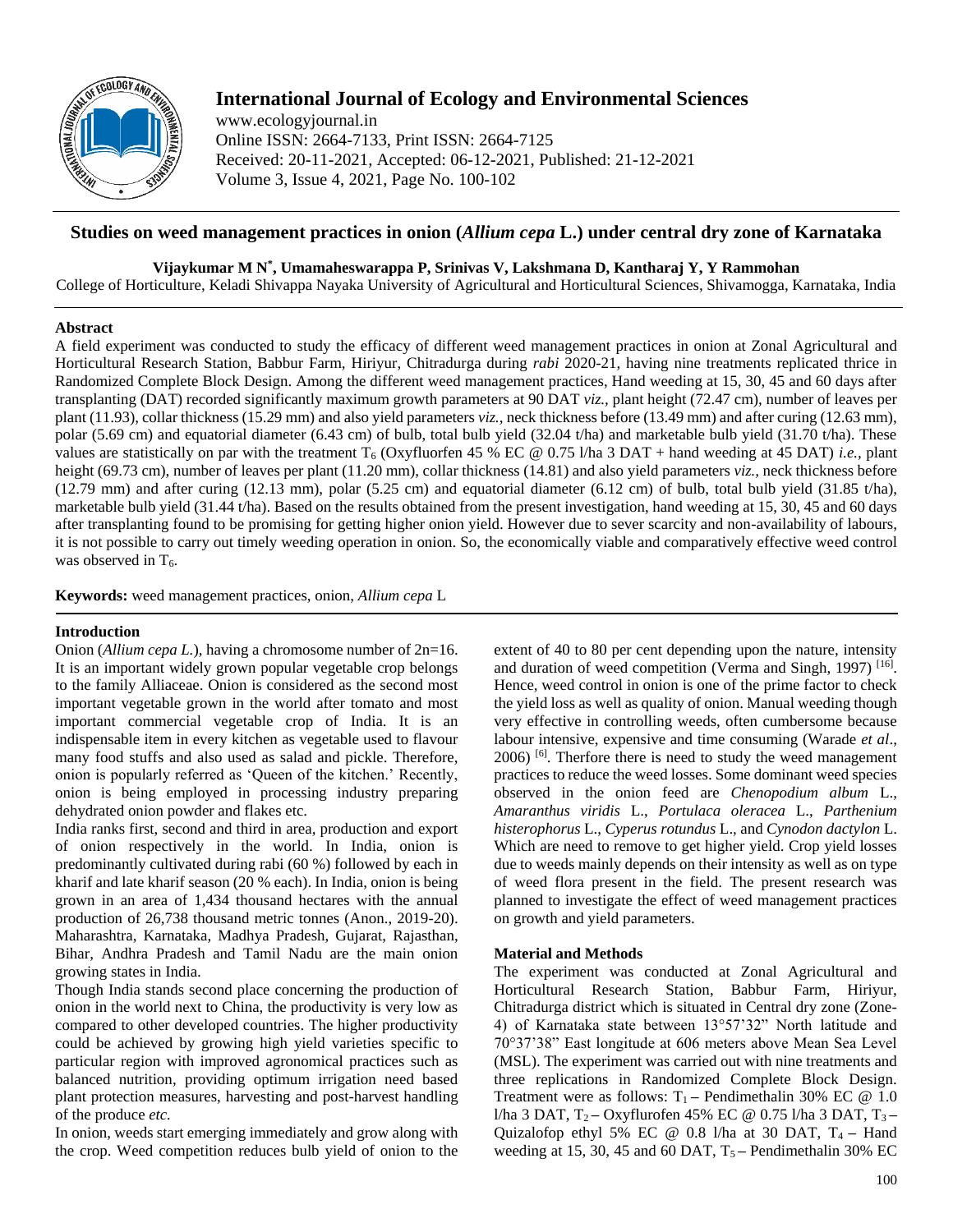@ 1.0 l/ha 3 DAT + Hand weeding at 45 DAT, T<sub>6</sub> – Oxyflurofen 45% EC @ 0.75 l/ha 3 DAT + Hand weeding at 45 DAT, T7 **–** Quizalofop ethyl 5% EC @ 0.8 l/ha at 30 DAT + Hand weeding at 60 DAT, T8 **–** Mulching with local grass/ stubbles, T9 **–** Control.

### **Method of application**

**Pre-emergence:** The herbicides like Oxyfluorfen and Pendimethalin used in onion for weed control. The preemergence application of weedicides was sprayed 3 to 4 days after transplanting instead of before planting to get better results in weed control.

**Post-emergence:** The herbicides like Oxyfluorfen, Quizalfopethyl and Fenoxaprop-p-ethyl were used as post emergence herbicides. Post-emergence was applied 25 DAT to control all types of weeds.

#### **Observations recorded**

Five plants were selected randomly in each plot and tagged for recording observations. The observations on growth and yield parameters are Plant height, Number of leaves, Collar thickness, Neck thickness, Polar bulb diameter, Equatorial bulb diameter, Bulb yield, Marketable bulb yield.

#### **Results and discussion**

#### **Growth parameters**

Results indicated that among the different treatments,  $T<sub>4</sub>$  (Hand weeding at 15, 30, 45 and 60 DAT) recorded the maximum plant height (72.47 cm) at 90 days after transplanting. Which was on par with  $T_6$  (Oxyfluorfen 45% EC @ 0.75 l/ha 3 DAT + hand weeding at 45 DAT). This might be due to less weed competition during the critical growth period and better availability of nutrients, moisture, sunlight and space for crop growth. Increase in plant height was associated with rapid meristematic activity, probably due to rapid cell division and elongation during the tender growth period. Removal of weeds during early stages of crop growth resulted in reduced weed competition and enabled the crop to grow taller. At all stages of crop growth, control resulted in the plants of short stature, which might be due to competition extended by the weeds.  $T_4$  (Hand weeding at 15, 30, 45 and 60 DAT) recorded the maximum number of leaves (11.93) at 90 days after transplanting. This might be attributed to greater weed management during the early phases of crop growth, which corresponded with a critical crop growth period and weed competition, followed by less competition for nutrients, moisture, and sunshine, which increased crop growth in terms of leaf number per plant. Collar thickness (15.29 mm) also recorded maximum in  $T_4$  (Hand weeding at 15, 30, 45 and 60 DAT). This may be due to better control of weeds during crop growth period in these treatment and also no phytotoxicity effects were observed on the crop which resulted in maximum collar thickness. These findings are in close conformity with those reported by Kalhapure *et al*. (2013) [6, 5] , Vishnu *et al*. (2015) [13] , Sahoo *et al*. (2017) [8] , Sahu *et al*. (2018) [9] , Vijayvergiya *et al*.  $(2018)$ <sup>[12]</sup> and Gupta *et al.*  $(2019)$ <sup>[8]</sup> in onion.

# **Yield parameters**

Neck thickness before (13.49 mm) and after curing (12.63 mm) recorded maximum in  $T_4$  (Hand weeding at 15, 30, 45 and 60 DAT). These values are statistically on par with  $T_6$  (Oxyfluorfen 45% EC @ 0.75 l/ha 3 DAT + hand weeding at 45 DAT). This was due to lesser crop–weed competition at earlier stage for growth resources, thus providing favourable environment to crop for better expression of growth. Hand weeding at 15, 30, 45, 60 DAT which offers efficient and prolonged weed control and kept the crop weed free during the critical periods of competition.

Hand weeding at 15, 30, 45 and 60 DAT  $(T_4)$  was recorded maximum Polar diameter of bulb 5.69 cm and Equatorial diameter of bulb 6.43 cm. Which was on par with  $T_6$  (Oxyfluorfen 45% EC @ 0.75 l/ha 3 DAT + hand weeding at 45 DAT). This could be due to that progressive increase in diameter with these treatments was because of the fact that weed population and weed growth remained low from initial crop growth as compared to control which, reduced the crop weed competition and might have provided better environment for proper development of yield attributes viz., bulb diameter (polar and equatorial).

Bulb yield 32.04 t/ha and Marketable bulb yield 31.70 t/ha was observed highest in T4 (Hand weeding at 15, 30, 45 and 60 DAT). These values are statistically on par with  $T<sub>6</sub>$  (Oxyfluorfen 45%) EC  $@ 0.75 1/ha 3 DAT + hand weeding at 45 DAT). Increase in$ bulb yield with these treatments was because of the fact that the weed population and weed growth remain low during the entire crop growth period, which leads to increase in various growth characters of crop which are correlated with the yield characters (Kalhapure *et al.*, 2013)<sup>[6, 5]</sup>. It also may be due to less weed crop competition throughout crop growth period by manual weeding, which in turn maintain the soil fertility status by way of removing less plant nutrients through weeds and ultimately have favourable effect on growth parameters and yield attributes. These results in respect of yield attributes and yield were in close conformity with the earlier findings of Yumnam *et al*. (2009), Zubair *et al*. (2009), Kalhapure and Shete  $(2013)$  <sup>[6, 5]</sup>, Vishnu *et al.*  $(2015)$ <sup>[13]</sup>, Singh *et al*. (2016) [10] , Sahoo *et al*. (2017) [8] , Chaurasiya *et al*. (2018), Reddy *et al*. (2018), Vijayvergia *et al*. (2018), Das *et al*. (2019) and Gupta et al. (2019)<sup>[4]</sup> in onion.

#### **Conclusion**

Based on the results obtained from the present investigation, hand weeding at 15, 30, 45 and 60 days after transplanting found to be promising for getting higher onion yield. However due to sever scarcity and non-availability of labours, it is not possible to carry out timely weeding operation in onion. So, the economically viable and comparatively effective weed control was observed in treatment with Oxyfluorfen 45% EC @ 0.75 l/ha 3 DAT+ hand weeding at 45 days after transplanting.

Table 1: Effect of weed management practices on growth parameters of onion

| <b>Treatments</b>                                   | <b>Plant height (cm)</b> | Number of leaves per plant | Collar thickness (mm) |  |
|-----------------------------------------------------|--------------------------|----------------------------|-----------------------|--|
| $T_1$ - Pendimethalin 30% EC @ 1.0 l/ha 3 DAT       | 59.40                    | 8.93                       | 11.92                 |  |
| $T_2$ Oxyfluorfen 45% EC @ 0.75 l/ha 3 DAT          | 61.53                    | 9.00                       | 12.53                 |  |
| $T_3$ – Quizalofop ethyl 5% EC @ 0.8 l/ha at 30 DAT | 62.80                    | 9.60                       | 13.23                 |  |
| $T_4$ – Hand weeding at 15, 30, 45 and 60 DAT       | 72.47                    | 1.93                       | 15.29                 |  |